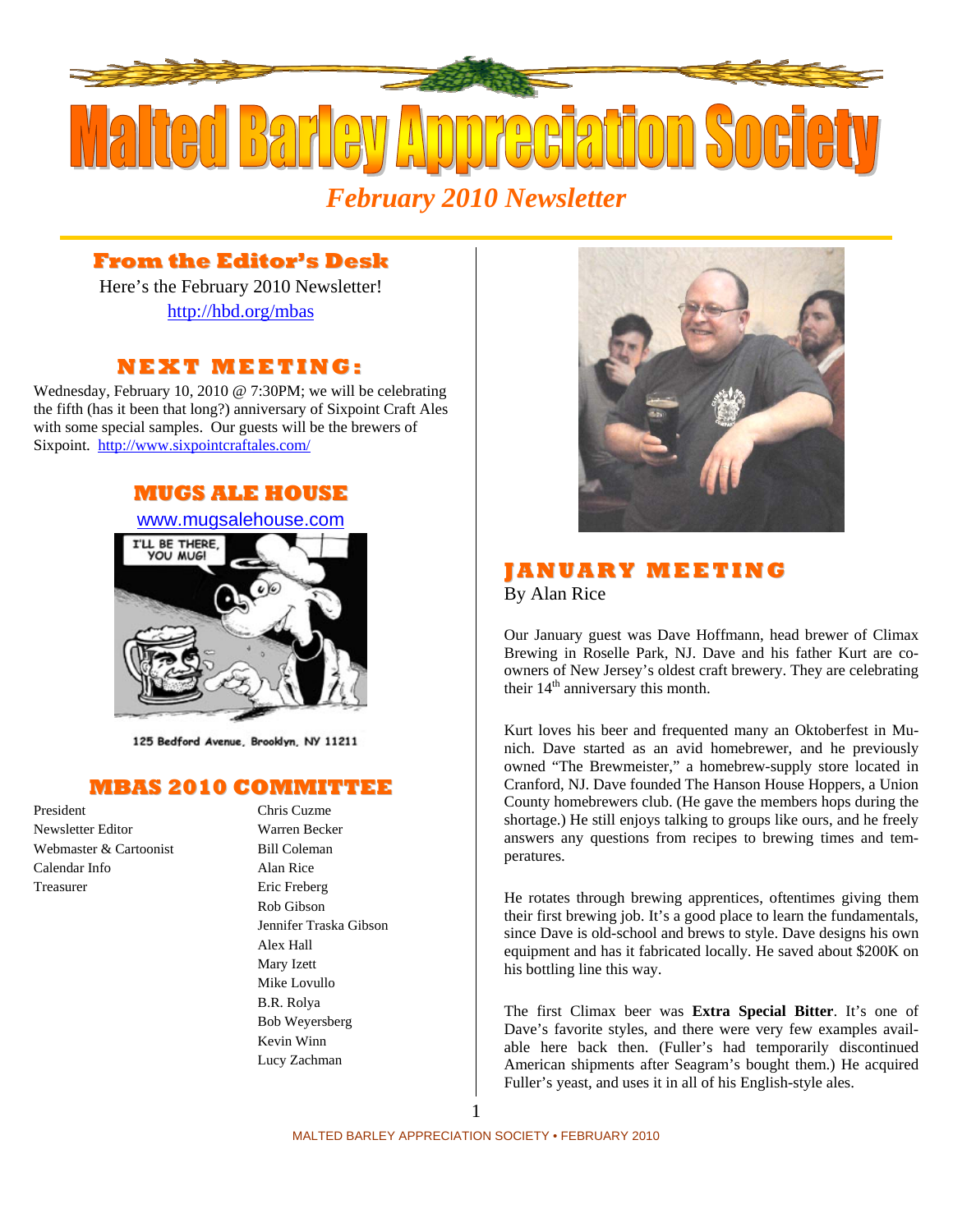The ESB is still their flagship beer. He's the only one in the US using Phoenix hops, and spices it to about 32 IBUs. Michael Jackson visited Climax three times, and included the ESB in his book – "This beer has a clean, soft, malty start, developing honeyish notes and finishing with a late, dry subtle hoppiness."



Dave's second beer was a robust porter, but he discontinued it years ago. He tried to bring it back recently, but there is little interest in the style here, and he was stuck with a few kegs.

His third beer was an **IPA**, which MJ thought was hoppy then. He's Americanized the hop profile a bit with Perle, Mt. Hood and Centennials. He brought the IBUs up a little to 42, but by today's palates, this is an easy drinking IPA.

We also tried his **Nut Brown**, which is based on an English Mild. It has chocolate and molasses flavor and hints of caramel and coffee in the background.



Newark's great brewing history is due, in no small part, to its fine water quality. The pH is always at 5.2 or 5.3, and he never has to treat it. In fact, he wouldn't have opened there if treatment was necessary. He is proud of German descent, and glad that he doesn't have to add salts, as this would violate the Reinheitsgebot



Dave started brewing in Kurt's building with a 4-barrel brew house and just 5 tanks. They've grown to 15 barrels with 15 tanks. The extra space came in handy when they started lagering 3 years ago, since he ages them 6 weeks.

**Hoffmann Helles** is their summer seasonal. It goes right down with a bready/grainy taste. The **Hefeweizen** is their newest beer. This one also only sells well in the summer. Dave dislikes clove notes, so he uses a slightly funky yeast that imparts more banana.

We ended the session with the **Dopplebock**. Dave loves malt, and this is currently his favorite. It's ruby brown and tastes of chocolate and dark fruits. It's a surprisingly easy drinker at 8%.



http://www.climaxbrewing.com/

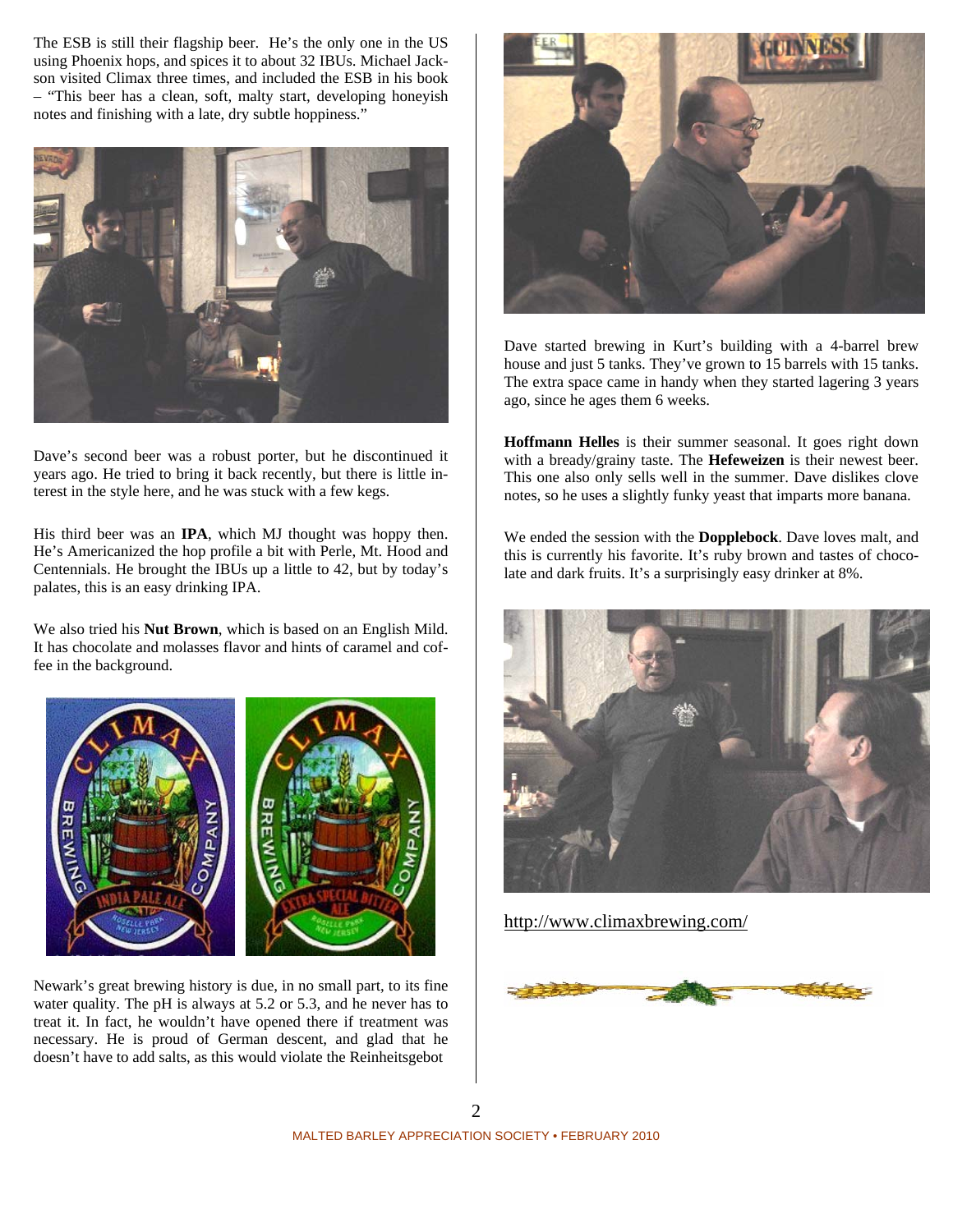# **MBAS Club Shirts & Mugs**

We have new black 2-sided imprint t-shirts, which we use for our speaker gifts, available for sale to club members for \$20.00 each. Sizes available are S-XXL, and will be available for purchase at our meeting. Proceeds for the sale of this t-shirt go toward the club's new glass mug that will be used for meeting samples.







15TH ANNIVERSARY 1994 - 2009

# **Event Calendar** by Alan Rice

### **H O M E B R E WI N G C O M P E TI TI O N S:**

**BREWERS ASSOCIATION** tow eer

http://www.homebrewersassociation.org/pages/competitions/club-onlycompetitions



http://www.bjcp.org/index.php

#### **Homebrew Alley 4**

Best of Show: Matthew Bollerman, Straight (Unblended) Lambic Second Place: Douglas Wing, American IPA Third Place: John Kleinchester, Other Smoked Beer Brewers Choice: TBA Total Entries: 370, Total Best of Show Entries: 22 Complete results: http://www.homebrewalley.org/HA4winners.html http://hbd.org/nychg/

March 5-6, **14th Amber Waves of Grain** at Knights of Columbus in Grand Island, NY. Presented by the Niagara Assoc. of Homebrewers. Entries accepted Jan. 18-Feb. 22. http://www.awoghomebrew.com/

Sat. Mar. 6, 1pm, **Dive Bar Homebrewers Challenge** at Dive Bar 96. Bring 5 gal. of any style. Winner brews their beer at Chatham Brewing. It will be registered with the NYSLA and on tap at the Dive Bars for a month. 2nd Place \$50 gift certificate, 3rd Place \$25 g.c., People's Choice \$50 g.c. Call Lee to enter: (203) 912-4842 http://divebarnyc.com/

March 27, **32nd UNYHA/21st Empire State Open Homebrew Comp.** at Rohrbach Brewing Co. in Rochester, NY. Presented by the Upstate NY Homebrewers Assoc. Entry deadline March 12. http://www.unyha.com/

March 27, **HVHB 20th Homebrew Comp.** at Gilded Otter Brewing Co. in New Paltz, NY. Presented by the Hudson Valley Homebrewers. Entries accepted Mar. 6-20. http://hvhomebrewers.com/

April 16-18, **AHA Nat'l Homebrew Comp., NorthEast Regional** at Home Sweet Homebrew, Philadelphia, PA. Presented by the American Homebrewers Assoc. Entries accepted Mar. 22-Apr. 1. http://www.homebrewersassociation.org/

May 15, **14th BEER Brew-off** at American Legion Hall, St. James, NY. Presented by Brewers East End Revival. http://beerhbc.org/